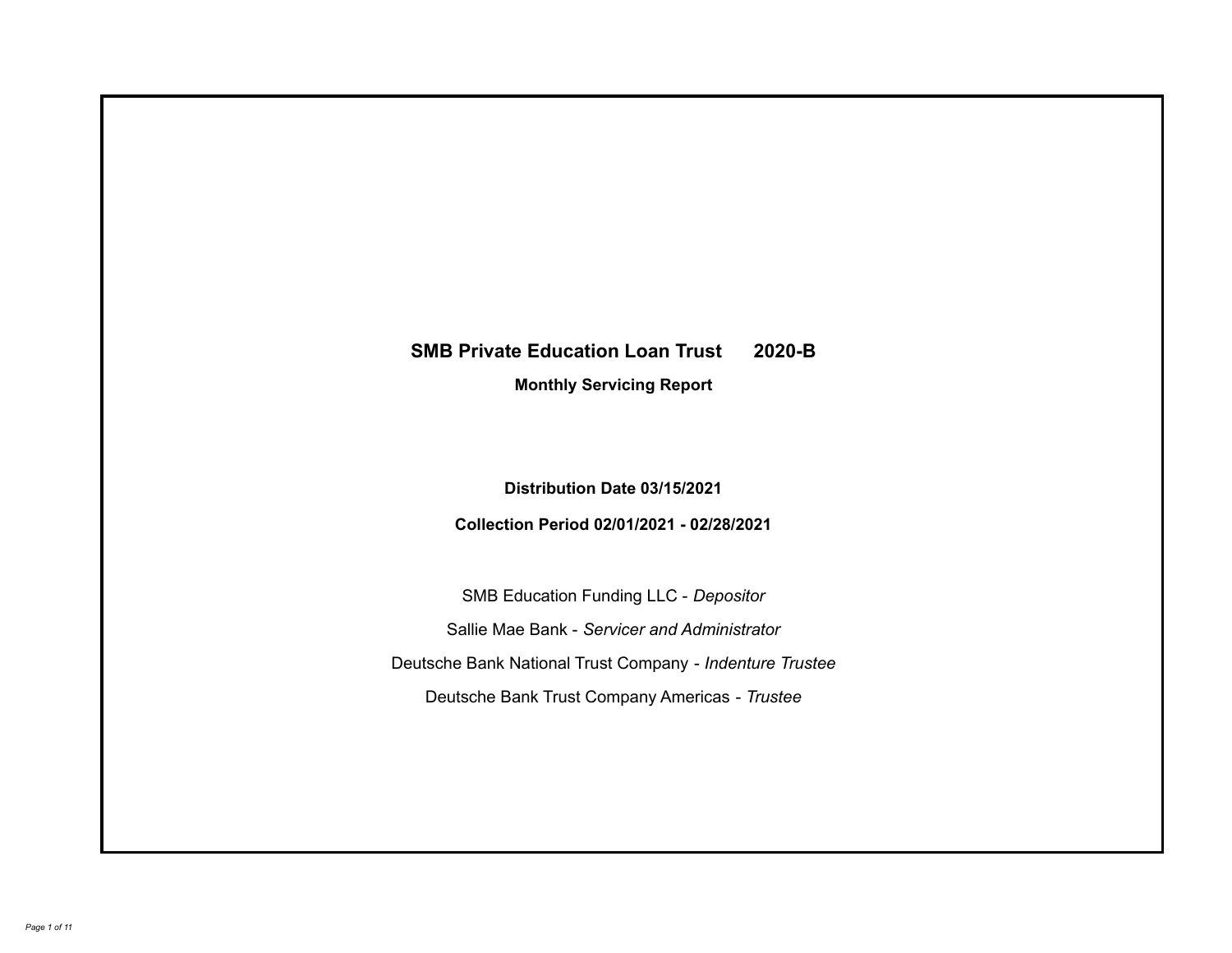A

| <b>Student Loan Portfolio Characteristics</b>                                                                             | <b>Settlement Date</b><br>08/12/2020 | 01/31/2021                                         | 02/28/2021                                         |
|---------------------------------------------------------------------------------------------------------------------------|--------------------------------------|----------------------------------------------------|----------------------------------------------------|
| <b>Principal Balance</b><br>Interest to be Capitalized Balance                                                            | \$734,844,784.09<br>52,295,956.84    | \$689,829,980.35<br>47,796,414.24                  | \$678,357,126.13<br>47,363,340.86                  |
| Pool Balance                                                                                                              | \$787,140,740.93                     | \$737,626,394.59                                   | \$725,720,466.99                                   |
| Weighted Average Coupon (WAC)<br>Weighted Average Remaining Term<br>Number of Loans<br>Number of Borrowers<br>Pool Factor | 8.62%<br>138.65<br>63,922<br>60,883  | 8.65%<br>138.02<br>60,232<br>57,408<br>0.937095943 | 8.60%<br>137.55<br>59,447<br>56,669<br>0.921970404 |
| Since Issued Total Constant Prepayment Rate (1)                                                                           |                                      | 11.43%                                             | 11.85%                                             |
|                                                                                                                           |                                      |                                                    |                                                    |

| <b>Debt Securities</b> | Cusip/Isin | 02/16/2021       | 03/15/2021       |
|------------------------|------------|------------------|------------------|
| A <sub>1</sub> A       | 78449XAA0  | \$521,673,243.50 | \$507,869,777.44 |
| A1B                    | 78449XAB8  | \$46,950,591.92  | \$45,708,279.97  |
|                        | 78449XAC6  | \$53,000,000.00  | \$53,000,000.00  |

| $\sim$<br>◡ | <b>Certificates</b> | Cusip/Isin | 02/16/2021   | 03/15/2021   |
|-------------|---------------------|------------|--------------|--------------|
|             | Residual            | 78449X102  | \$100,000.00 | \$100,000.00 |

| <b>Account Balances</b> | 02/16/2021     | 03/15/2021     |
|-------------------------|----------------|----------------|
| Reserve Account Balance | \$2,002,442.00 | \$2,002,442.00 |

| E. | <b>Asset / Liability</b>               | 02/16/2021       | 03/15/2021       |
|----|----------------------------------------|------------------|------------------|
|    | Overcollateralization Percentage       | 15.73%           | 16.42%           |
|    | Specified Overcollateralization Amount | \$184,406,598.65 | \$181,430,116.75 |
|    | Actual Overcollateralization Amount    | \$116,002,559.17 | \$119,142,409.58 |

(1) For additional information, see 'Since Issued CPR Methodology' found on page 10 of this report.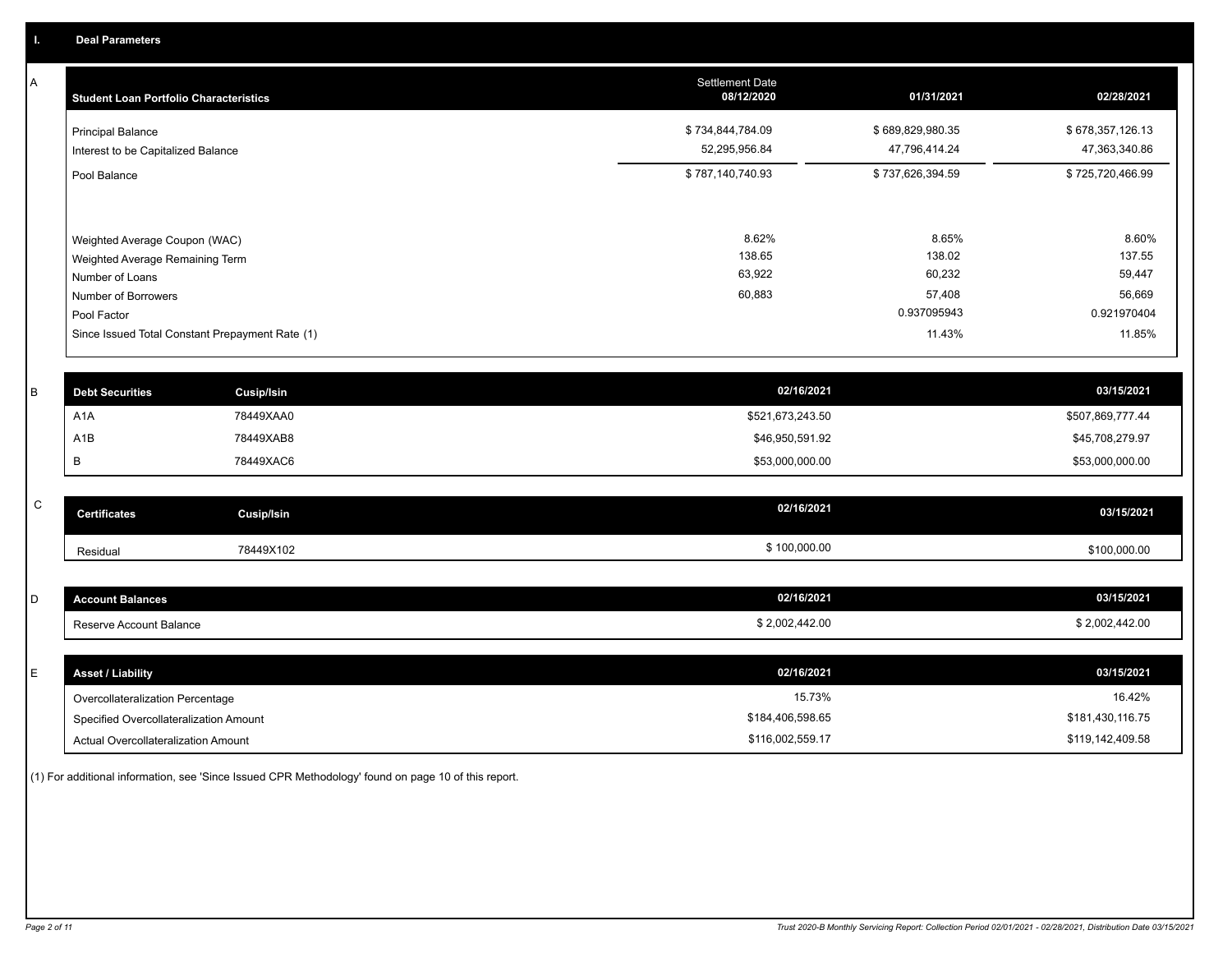| Α  | <b>Student Loan Principal Receipts</b>                           |                 |
|----|------------------------------------------------------------------|-----------------|
|    | <b>Borrower Principal</b>                                        | 12,810,228.69   |
|    | <b>Consolidation Activity Principal</b>                          | 0.00            |
|    | Seller Principal Reimbursement                                   | 0.00            |
|    | Servicer Principal Reimbursement                                 | 0.00            |
|    | Delinquent Principal Purchases by Servicer                       | 0.00            |
|    | <b>Other Principal Deposits</b>                                  | 136, 157.30     |
|    | <b>Total Principal Receipts</b>                                  | \$12,946,385.99 |
| В  | <b>Student Loan Interest Receipts</b>                            |                 |
|    | <b>Borrower Interest</b>                                         | 3,220,926.40    |
|    | <b>Consolidation Activity Interest</b>                           | 0.00            |
|    | Seller Interest Reimbursement                                    | 0.00            |
|    | Servicer Interest Reimbursement                                  | 0.00            |
|    | Delinquent Interest Purchases by Servicer                        | 0.00            |
|    | <b>Other Interest Deposits</b>                                   | 2,863.04        |
|    | <b>Total Interest Receipts</b>                                   | \$3,223,789.44  |
| C  | <b>Recoveries on Realized Losses</b>                             | \$68,898.30     |
| D  | <b>Investment Income</b>                                         | \$309.56        |
| Е  | <b>Funds Borrowed from Next Collection Period</b>                | \$0.00          |
| F. | <b>Funds Repaid from Prior Collection Period</b>                 | \$0.00          |
| G  | Loan Sale or Purchase Proceeds                                   | \$0.00          |
| н  | <b>Initial Deposits to Distribution Account</b>                  | \$0.00          |
|    | <b>Excess Transferred from Other Accounts</b>                    | \$0.00          |
| J  | <b>Borrower Benefit Reimbursements</b>                           | \$0.00          |
| Κ  | <b>Other Deposits</b>                                            | \$0.00          |
| L. | <b>Other Fees Collected</b>                                      | \$0.00          |
| M  | <b>AVAILABLE FUNDS</b>                                           | \$16,239,383.29 |
| N  | Non-Cash Principal Activity During Collection Period             | \$1,473,531.77  |
| O  | Aggregate Purchased Amounts by the Depositor, Servicer or Seller | \$139,020.34    |
|    |                                                                  |                 |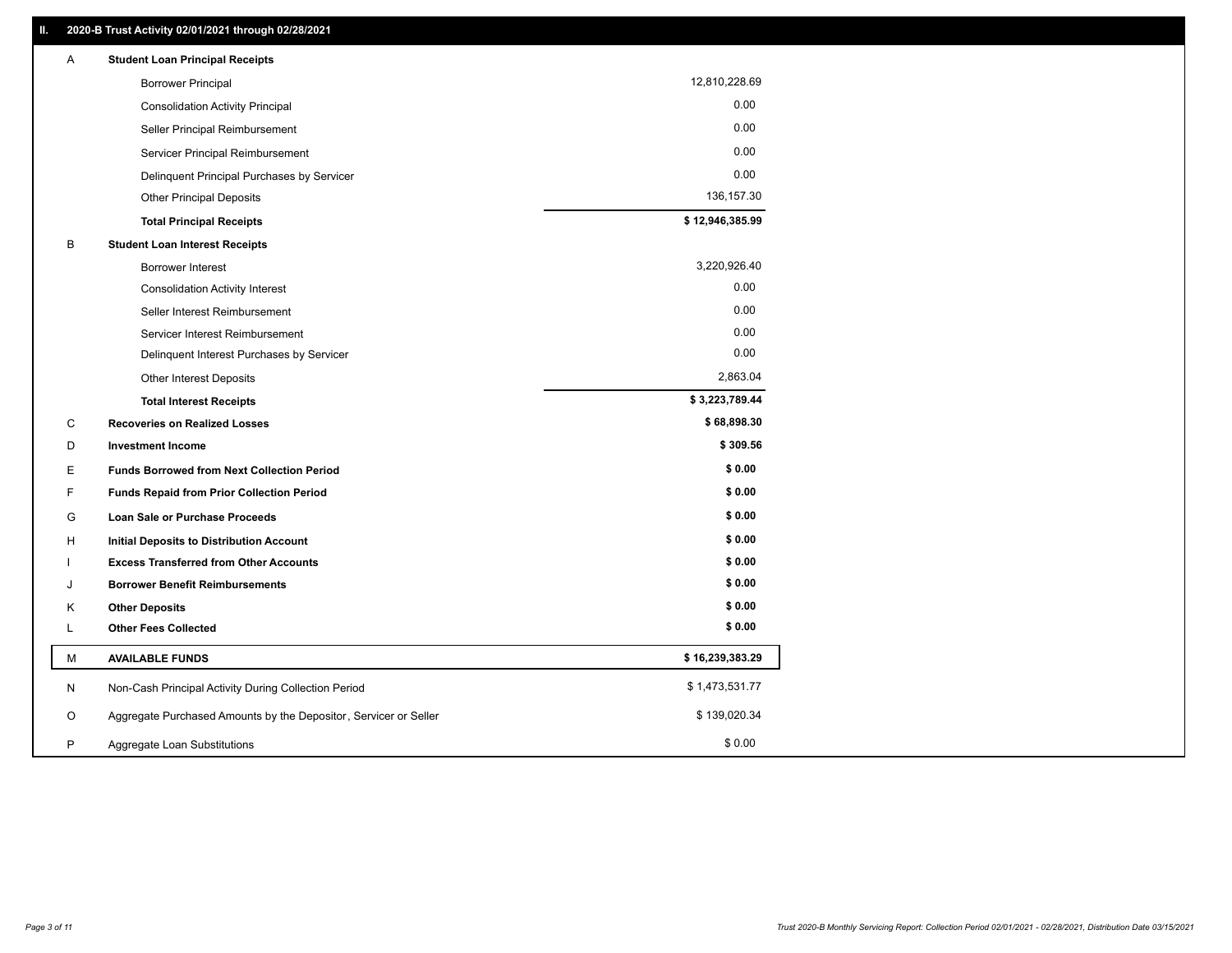|                   |                       |                   |         |                                                           | <b>Loans by Repayment Status</b> |                            |                          |         |                                                           |                |                            |
|-------------------|-----------------------|-------------------|---------|-----------------------------------------------------------|----------------------------------|----------------------------|--------------------------|---------|-----------------------------------------------------------|----------------|----------------------------|
|                   |                       |                   |         | 02/28/2021                                                |                                  |                            |                          |         | 01/31/2021                                                |                |                            |
|                   |                       | Wtd Avg<br>Coupon | # Loans | Principal and<br><b>Interest Accrued</b><br>to Capitalize | % of Principal                   | % of Loans in<br>Repay (1) | <b>Wtd Avg</b><br>Coupon | # Loans | Principal and<br><b>Interest Accrued</b><br>to Capitalize | % of Principal | % of Loans in<br>Repay (1) |
| INTERIM:          | IN SCHOOL             | 9.81%             | 8,203   | \$110,559,469.70                                          | 15.234%                          | $-$ %                      | 9.85%                    | 8,722   | \$117,072,160.83                                          | 15.871%        | $-$ %                      |
|                   | <b>GRACE</b>          | 9.67%             | 1,917   | \$24,539,587.87                                           | 3.381%                           | $-$ %                      | 9.67%                    | 1,787   | \$22,474,073.15                                           | 3.047%         | $-$ %                      |
|                   | <b>DEFERMENT</b>      | 9.05%             | 3,178   | \$40,977,362.93                                           | 5.646%                           | $-$ %                      | 9.12%                    | 2,950   | \$38,049,983.46                                           | 5.158%         | $-$ %                      |
| <b>REPAYMENT:</b> | <b>CURRENT</b>        | 8.22%             | 43,821  | \$514,958,508.22                                          | 70.958%                          | 93.689%                    | 8.27%                    | 44,102  | \$519,969,228.80                                          | 70.492%        | 92.847%                    |
|                   | 31-60 DAYS DELINQUENT | 9.03%             | 540     | \$8,034,877.63                                            | 1.107%                           | 1.462%                     | 9.15%                    | 600     | \$9,379,215.77                                            | 1.272%         | 1.675%                     |
|                   | 61-90 DAYS DELINQUENT | 9.02%             | 264     | \$3,941,665.85                                            | 0.543%                           | 0.717%                     | 8.76%                    | 245     | \$3,452,322.56                                            | 0.468%         | 0.616%                     |
|                   | > 90 DAYS DELINQUENT  | 8.89%             | 174     | \$2,273,430.74                                            | 0.313%                           | 0.414%                     | 9.31%                    | 169     | \$2,127,373.48                                            | 0.288%         | 0.380%                     |
|                   | <b>FORBEARANCE</b>    | 8.93%             | 1,350   | \$20,435,564.05                                           | 2.816%                           | 3.718%                     | 9.08%                    | 1,657   | \$25,102,036.54                                           | 3.403%         | 4.482%                     |
| <b>TOTAL</b>      |                       |                   | 59,447  | \$725,720,466.99                                          | 100.00%                          | 100.00%                    |                          | 60,232  | \$737,626,394.59                                          | 100.00%        | 100.00%                    |

Percentages may not total 100% due to rounding \*

1 Loans classified in "Repayment" include any loan for which interim interest only, \$25 fixed payments or full principal and interest payments are due.

|                 |                                                                                                                            |                          |         |                                                           | <b>Loans by Borrower Status</b> |                                |                          |         |                                                                  |                |                                |
|-----------------|----------------------------------------------------------------------------------------------------------------------------|--------------------------|---------|-----------------------------------------------------------|---------------------------------|--------------------------------|--------------------------|---------|------------------------------------------------------------------|----------------|--------------------------------|
|                 |                                                                                                                            |                          |         | 02/28/2021                                                |                                 |                                |                          |         | 01/31/2021                                                       |                |                                |
|                 |                                                                                                                            | <b>Wtd Avg</b><br>Coupon | # Loans | Principal and<br><b>Interest Accrued</b><br>to Capitalize | % of Principal                  | % of Loans in<br>P&I Repay (2) | <b>Wtd Avg</b><br>Coupon | # Loans | <b>Principal and</b><br><b>Interest Accrued</b><br>to Capitalize | % of Principal | % of Loans in<br>P&I Repay (2) |
| <b>INTERIM:</b> | IN SCHOOL                                                                                                                  | 9.26%                    | 16,267  | \$223,166,824.08                                          | 30.751%                         | $-$ %                          | 9.31%                    | 17,245  | \$235,868,361.96                                                 | 31.977%        | $-$ %                          |
|                 | <b>GRACE</b>                                                                                                               | 9.19%                    | 3,668   | \$48,049,783.84                                           | 6.621%                          | $-$ %                          | 9.19%                    | 3,420   | \$43,979,100.28                                                  | 5.962%         | $-$ %                          |
|                 | <b>DEFERMENT</b>                                                                                                           | 8.60%                    | 5,723   | \$72,335,871.01                                           | 9.967%                          | $-$ %                          | 8.65%                    | 5,330   | \$67,662,391.81                                                  | 9.173%         | $-$ %                          |
| P&I REPAYMENT:  | <b>CURRENT</b>                                                                                                             | 8.05%                    | 31,514  | \$348,149,172.96                                          | 47.973%                         | 91.098%                        | 8.10%                    | 31,635  | \$351,045,790.96                                                 | 47.591%        | 89.985%                        |
|                 | 31-60 DAYS DELINQUENT                                                                                                      | 9.02%                    | 502     | \$7,568,542.66                                            | 1.043%                          | 1.980%                         | 9.11%                    | 556     | \$8,680,566.80                                                   | 1.177%         | 2.225%                         |
|                 | 61-90 DAYS DELINQUENT                                                                                                      | 9.04%                    | 256     | \$3,837,852.67                                            | 0.529%                          | 1.004%                         | 8.76%                    | 230     | \$3,281,687.44                                                   | 0.445%         | 0.841%                         |
|                 | > 90 DAYS DELINQUENT                                                                                                       | 8.93%                    | 167     | \$2,176,855.72                                            | 0.300%                          | 0.570%                         | 9.41%                    | 159     | \$2,006,458.80                                                   | 0.272%         | 0.514%                         |
|                 | <b>FORBEARANCE</b>                                                                                                         | 8.93%                    | 1,350   | \$20,435,564.05                                           | 2.816%                          | 5.347%                         | 9.08%                    | 1,657   | \$25,102,036.54                                                  | 3.403%         | 6.434%                         |
| <b>TOTAL</b>    |                                                                                                                            |                          | 59,447  | \$725,720,466.99                                          | 100.00%                         | 100.00%                        |                          | 60,232  | \$737,626,394.59                                                 | 100.00%        | 100.00%                        |
|                 | Percentages may not total 100% due to rounding                                                                             |                          |         |                                                           |                                 |                                |                          |         |                                                                  |                |                                |
| $\overline{2}$  | Loans classified in "P&I Repayment" includes only those loans for which scheduled principal and interest payments are due. |                          |         |                                                           |                                 |                                |                          |         |                                                                  |                |                                |

To conform with company standard reporting these sections now include Principal and Interest Accrued to Capitalize .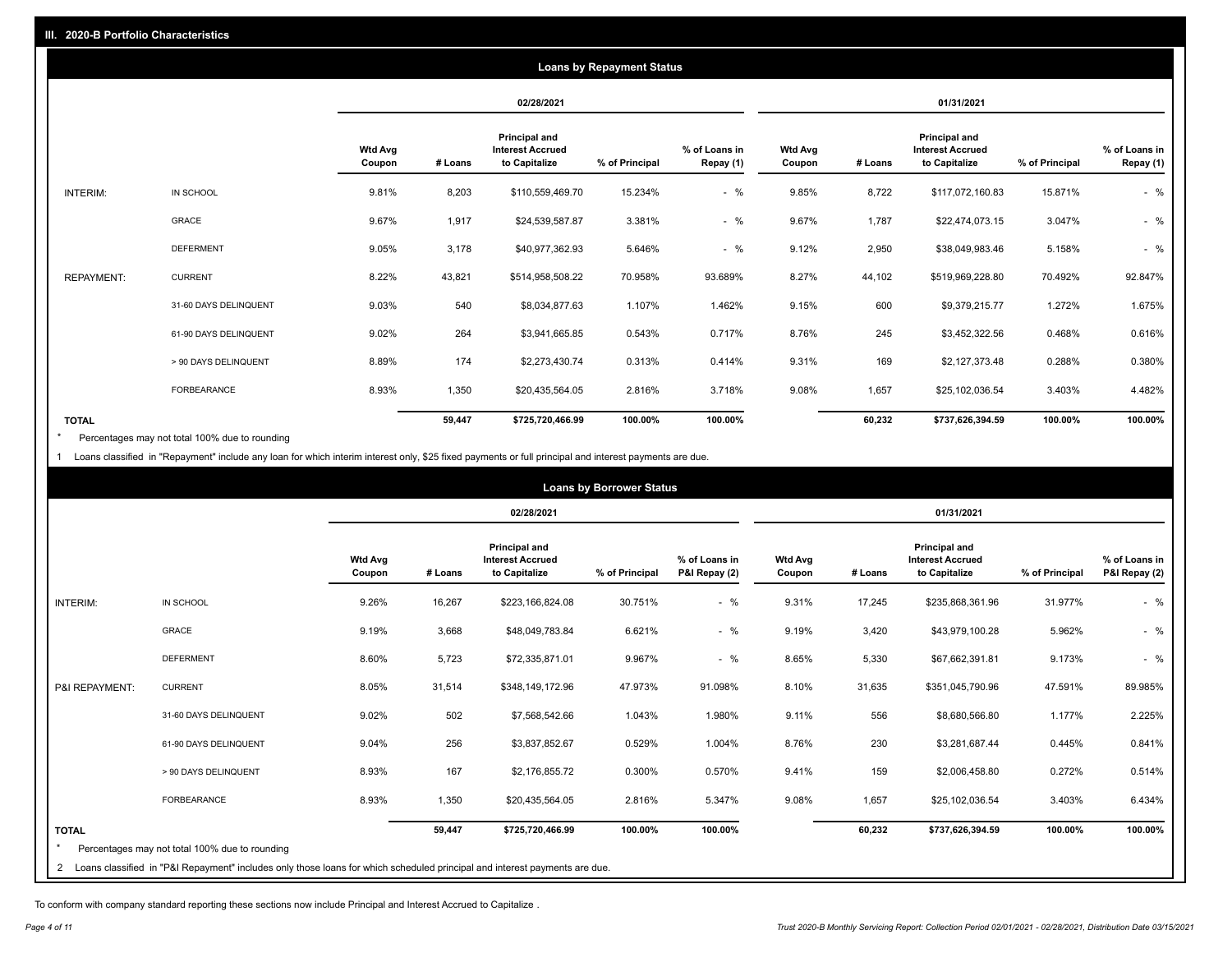|                                                                                                  | 2/28/2021        | 1/31/2021        |
|--------------------------------------------------------------------------------------------------|------------------|------------------|
| Pool Balance                                                                                     | \$725,720,466.99 | \$737,626,394.59 |
| Total # Loans                                                                                    | 59,447           | 60,232           |
| Total # Borrowers                                                                                | 56,669           | 57,408           |
| Weighted Average Coupon                                                                          | 8.60%            | 8.65%            |
| Weighted Average Remaining Term                                                                  | 137.55           | 138.02           |
| Percent of Pool - Cosigned                                                                       | 92.1%            | 92.0%            |
| Percent of Pool - Non Cosigned                                                                   | 7.9%             | 8.0%             |
| Borrower Interest Accrued for Period                                                             | \$4,480,050.52   | \$5,059,681.47   |
| Outstanding Borrower Interest Accrued                                                            | \$51,928,959.30  | \$52,624,480.87  |
| Gross Principal Realized Loss - Periodic *                                                       | \$430,239.19     | \$703,712.78     |
| Gross Principal Realized Loss - Cumulative *                                                     | \$3,335,621.30   | \$2,905,382.11   |
| Recoveries on Realized Losses - Periodic                                                         | \$68,898.30      | \$50,127.35      |
| Recoveries on Realized Losses - Cumulative                                                       | \$245,326.48     | \$176,428.18     |
| Net Losses - Periodic                                                                            | \$361,340.89     | \$653,585.43     |
| Net Losses - Cumulative                                                                          | \$3,090,294.82   | \$2,728,953.93   |
| Non-Cash Principal Activity - Capitalized Interest                                               | \$1,906,666.34   | \$1,076,061.61   |
| Since Issued Total Constant Prepayment Rate (CPR) (1)                                            | 11.85%           | 11.43%           |
| <b>Loan Substitutions</b>                                                                        | \$0.00           | \$0.00           |
| <b>Cumulative Loan Substitutions</b>                                                             | \$0.00           | \$0.00           |
| <b>Unpaid Servicing Fees</b>                                                                     | \$0.00           | \$0.00           |
| <b>Unpaid Administration Fees</b>                                                                | \$0.00           | \$0.00           |
| <b>Unpaid Carryover Servicing Fees</b>                                                           | \$0.00           | \$0.00           |
| Note Interest Shortfall                                                                          | \$0.00           | \$0.00           |
| Loans in Modification                                                                            | \$24,615,907.14  | \$24,485,167.63  |
| % of Loans in Modification as a % of Loans in Repayment (P&I)                                    | 6.81%            | 6.71%            |
| % Annualized Gross Principal Realized Loss - Periodic as a %<br>of Loans in Repayment (P&I) * 12 | 1.43%            | 2.31%            |
| % Gross Principal Realized Loss - Cumulative as a % of                                           |                  |                  |
| <b>Original Pool Balance</b>                                                                     | 0.42%            | 0.37%            |

\* In accordance with the Servicer's current policies and procedures, after September 1, 2017 loans subject to bankruptcy claims generally will not be reported as a charged- off unless and until they are delinquent for 120

(1) For additional information, see 'Since Issued CPR Methodology' found on page 10 of this report.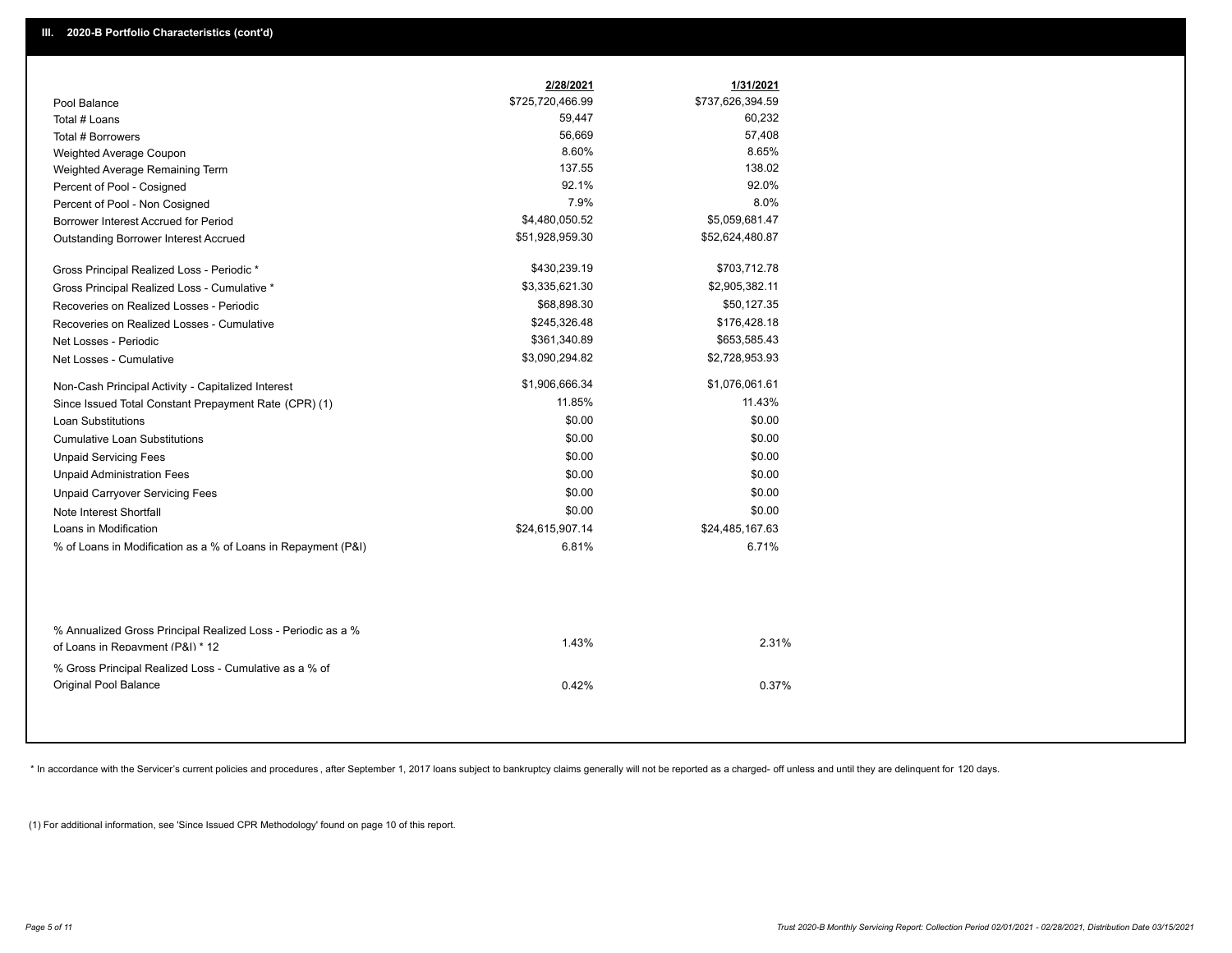#### **Loan Program**

A

|                                    | Weighted<br>Average | # LOANS | <b>\$ AMOUNT</b> | $%$ *    |
|------------------------------------|---------------------|---------|------------------|----------|
| - Smart Option Interest-Only Loans | 7.35%               | 14,540  | \$136,859,178.46 | 18.858%  |
| - Smart Option Fixed Pay Loans     | 8.62%               | 14,722  | \$224,116,554.43 | 30.882%  |
| - Smart Option Deferred Loans      | 9.05%               | 30,185  | \$364,744,734.10 | 50.260%  |
| - Other Loan Programs              | $0.00\%$            | 0       | \$0.00           | 0.000%   |
| <b>Total</b>                       | 8.60%               | 59,447  | \$725,720,466.99 | 100.000% |

\* Percentages may not total 100% due to rounding

B

C

**Index Type**

|                       | Weighted<br>Average | # LOANS | <b>S AMOUNT</b>  | % *       |
|-----------------------|---------------------|---------|------------------|-----------|
| - Fixed Rate Loans    | 9.55%               | 27,871  | \$351,580,902.53 | 48.446%   |
| - LIBOR Indexed Loans | 7.70%               | 31,576  | \$374,139,564.46 | 51.554%   |
| - Other Index Rates   | $0.00\%$            | 0       | \$0.00           | $0.000\%$ |
| <b>Total</b>          | 8.60%               | 59,447  | \$725,720,466.99 | 100.000%  |

\* Percentages may not total 100% due to rounding

## **Weighted Average Recent FICO**

| $0 - 639$<br>640 - 669 | 3,246  | \$38,789,195.21  | 5.345%    |
|------------------------|--------|------------------|-----------|
|                        |        |                  |           |
|                        | 3,355  | \$38,639,012.32  | 5.324%    |
| 670 - 699              | 6,981  | \$85,749,025.50  | 11.816%   |
| 700 - 739              | 13,465 | \$169,522,030.05 | 23.359%   |
| $740 +$                | 32,396 | \$392,985,506.28 | 54.151%   |
| $N/A$ <sub>(1)</sub>   |        | \$35,697.63      | $0.005\%$ |
| <b>Total</b>           | 59,447 | \$725,720,466.99 | 100.000%  |

To conform with company standard reporting these sections now include Princial and Interest Accrued to Capitalize .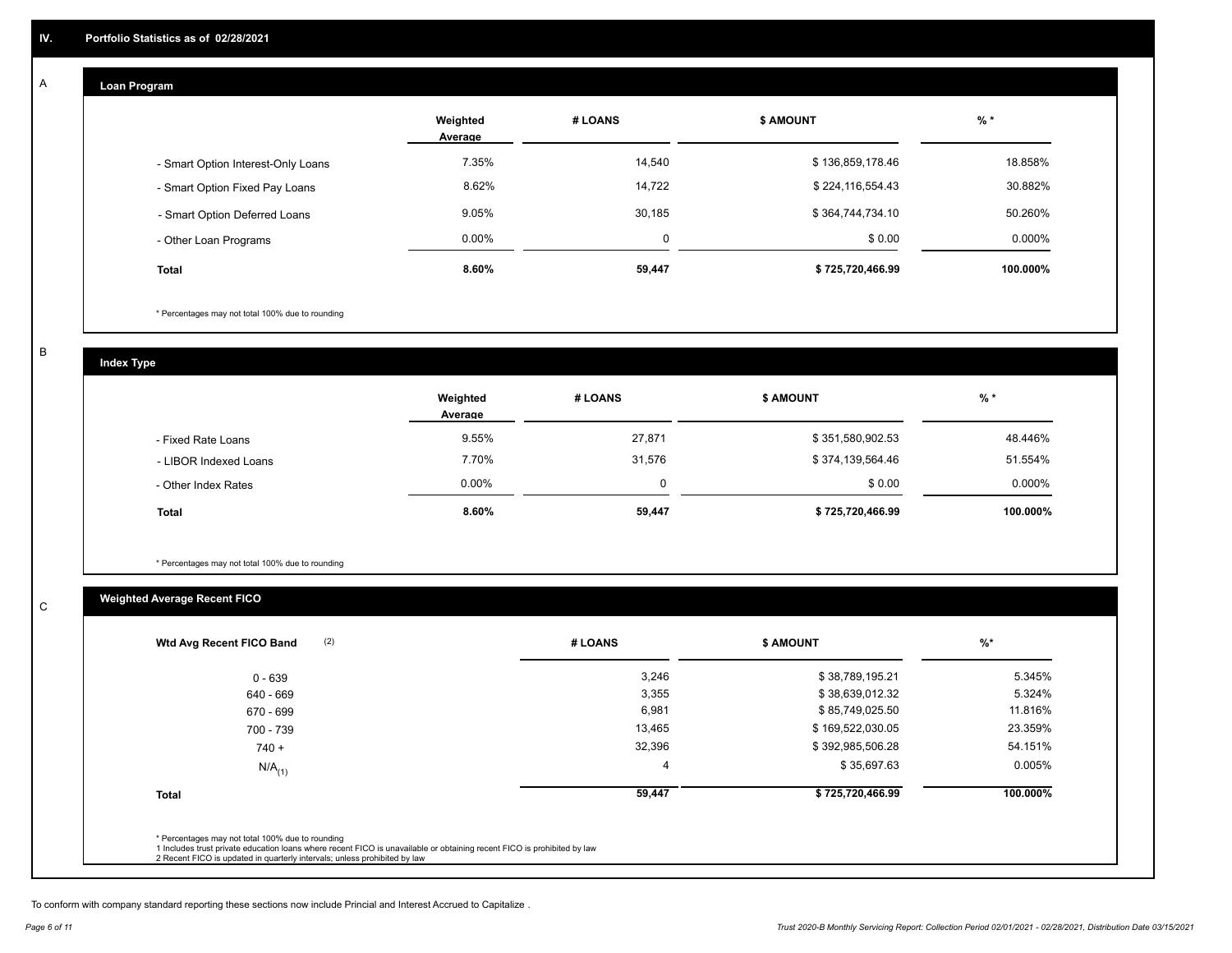| V. |       | 2020-B Reserve Account and Principal Distribution Calculations                       |                  |  |
|----|-------|--------------------------------------------------------------------------------------|------------------|--|
| А. |       | <b>Reserve Account</b>                                                               |                  |  |
|    |       | Specified Reserve Account Balance                                                    | \$2,002,442.00   |  |
|    |       | Actual Reserve Account Balance                                                       | \$2,002,442.00   |  |
| В. |       | <b>Principal Distribution Amount</b>                                                 |                  |  |
|    | i.    | Class A Notes Outstanding                                                            | \$568,623,835.42 |  |
|    | ii.   | Pool Balance                                                                         | \$725,720,466.99 |  |
|    | iii.  | First Priority Principal Distribution Amount (i - ii)                                | \$0.00           |  |
|    | iv.   | Class A and B Notes Outstanding                                                      | \$621,623,835.42 |  |
|    | ۷.    | First Priority Principal Distribution Amount                                         | \$0.00           |  |
|    | vi.   | Pool Balance                                                                         | \$725,720,466.99 |  |
|    | vii.  | Specified Overcollateralization Amount                                               | \$181,430,116.75 |  |
|    | viii. | Regular Principal Distribution Amount (if (iv > 0, (iv - v) - (vi - vii))            | \$77,333,485.18  |  |
|    | ix.   | Pool Balance                                                                         | \$725,720,466.99 |  |
|    | х.    | 10% of Initial Pool Balance                                                          | \$78,714,074.09  |  |
|    | xi.   | First Priority Principal Distribution Amount                                         | \$0.00           |  |
|    | xii.  | Regular Principal Distribution Amount                                                | \$77,333,485.18  |  |
|    | xiii. | Available Funds (after payment of waterfall items A through I)                       | \$0.00           |  |
|    |       | xiv. Additional Principal Distribution Amount (if(vi <= x,min(xiii, vi - xi - xii))) | \$0.00           |  |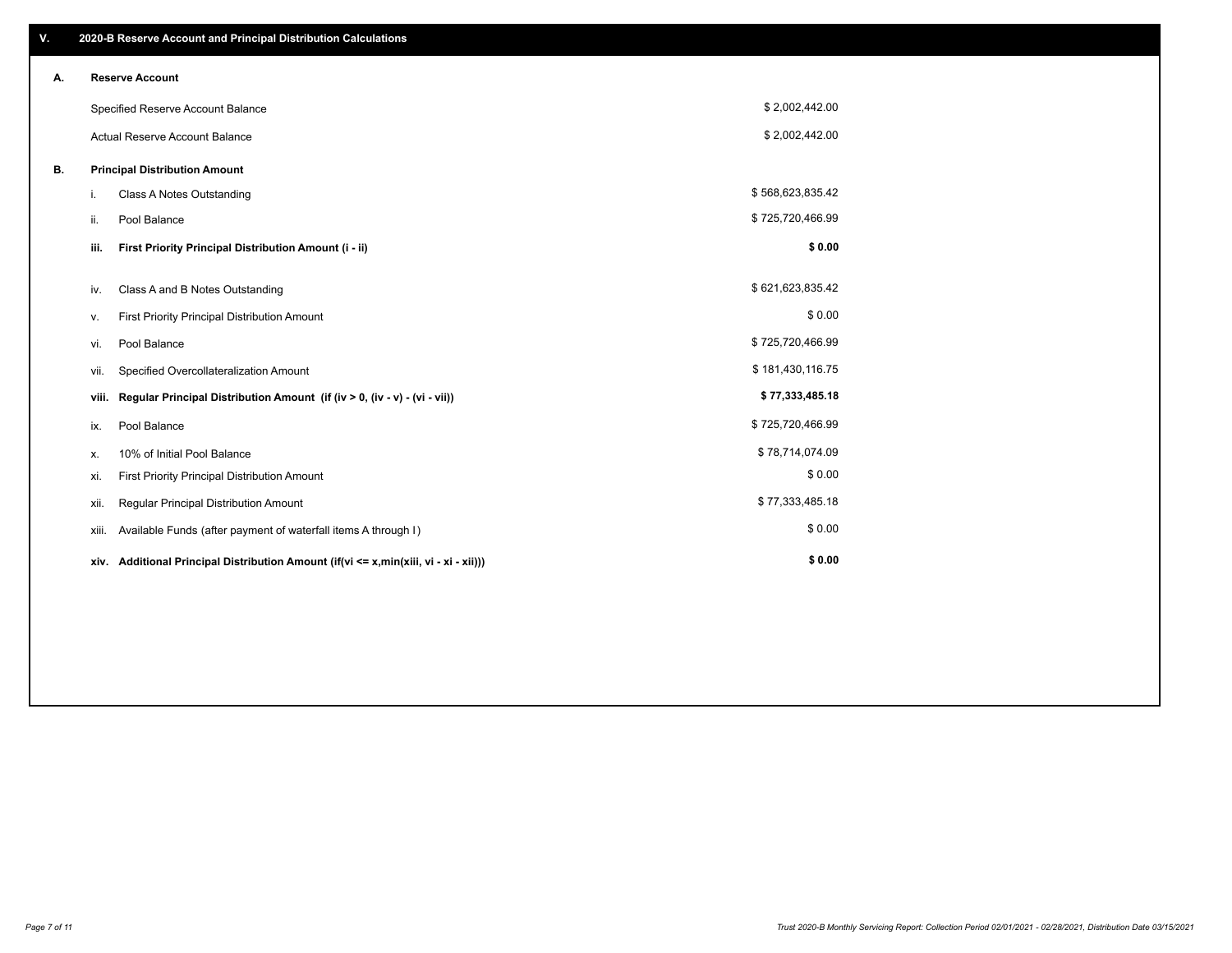|    |                                                         | Paid            | <b>Funds Balance</b> |
|----|---------------------------------------------------------|-----------------|----------------------|
|    | <b>Total Available Funds</b>                            |                 | \$16,239,383.29      |
| A  | <b>Trustee Fees</b>                                     | \$0.00          | \$16,239,383.29      |
| В  | <b>Servicing Fees</b>                                   | \$459,886.65    | \$15,779,496.64      |
| C  | i. Administration Fees                                  | \$8,333.00      | \$15,771,163.64      |
|    | ii. Unreimbursed Administrator Advances plus any Unpaid | \$0.00          | \$15,771,163.64      |
| D  | Class A Noteholders Interest Distribution Amount        | \$603,485.63    | \$15,167,678.01      |
| Е  | First Priority Principal Payment                        | \$0.00          | \$15,167,678.01      |
| F. | Class B Noteholders Interest Distribution Amount        | \$121,900.00    | \$15,045,778.01      |
| G  | <b>Reinstatement Reserve Account</b>                    | \$0.00          | \$15,045,778.01      |
| H  | Regular Principal Distribution                          | \$15,045,778.01 | \$0.00               |
|    | <b>Carryover Servicing Fees</b>                         | \$0.00          | \$0.00               |
| J  | Additional Principal Distribution Amount                | \$0.00          | \$0.00               |
| Κ  | Unpaid Expenses of Trustee                              | \$0.00          | \$0.00               |
| L  | Unpaid Expenses of Administrator                        | \$0.00          | \$0.00               |
| М  | Remaining Funds to the Residual Certificateholders      | \$0.00          | \$0.00               |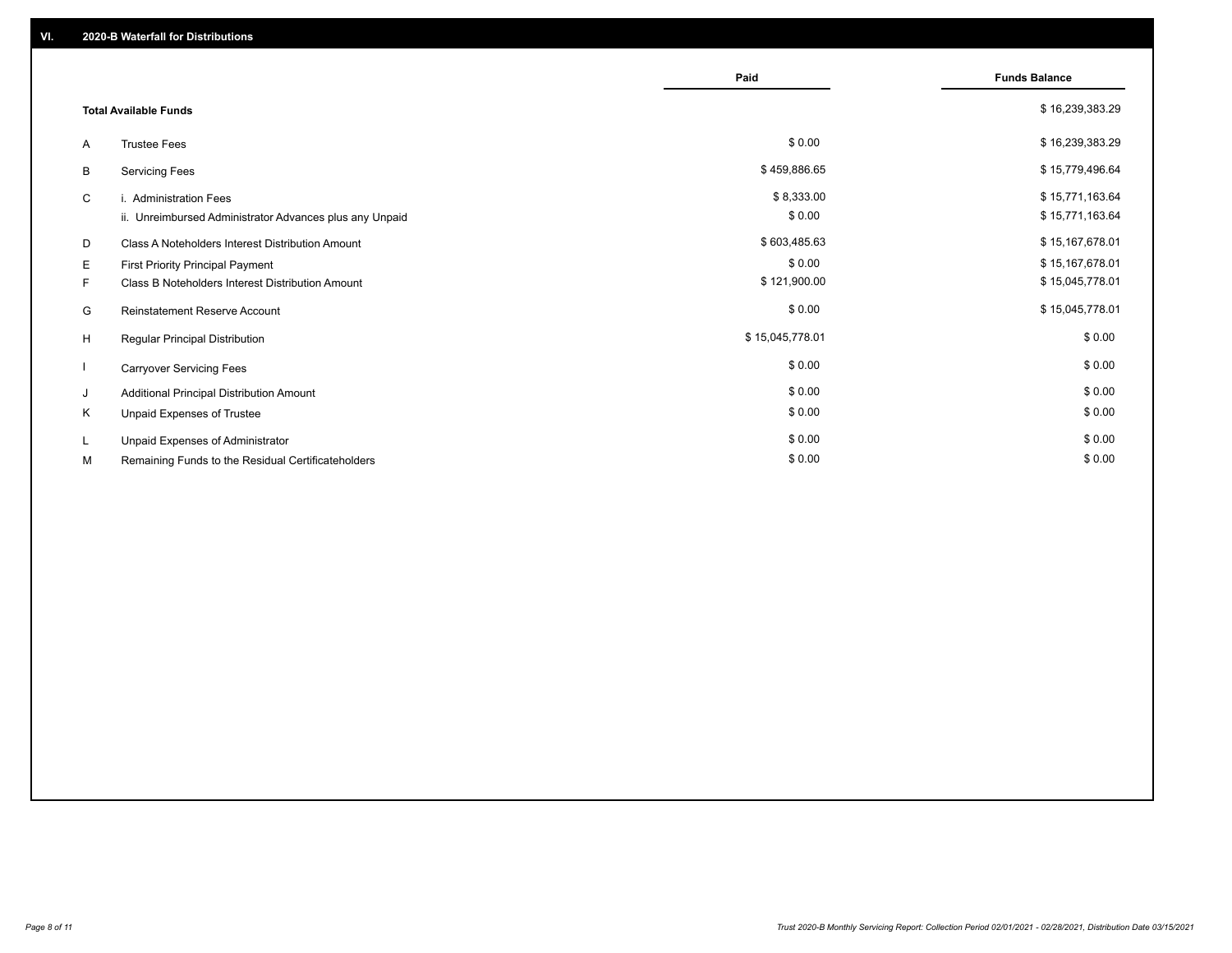| <b>Distribution Amounts</b>                                |                         |                         |                         |
|------------------------------------------------------------|-------------------------|-------------------------|-------------------------|
|                                                            | A <sub>1</sub> A        | A <sub>1</sub> B        | в                       |
| Cusip/Isin                                                 | 78449XAA0               | 78449XAB8               | 78449XAC6               |
| <b>Beginning Balance</b>                                   | \$521,673,243.50        | \$46,950,591.92         | \$53,000,000.00         |
| Index                                                      | <b>FIXED</b>            | <b>LIBOR</b>            | <b>FIXED</b>            |
| Spread/Fixed Rate                                          | 1.29%                   | 1.10%                   | 2.76%                   |
| Record Date (Days Prior to Distribution)                   | 1 NEW YORK BUSINESS DAY | 1 NEW YORK BUSINESS DAY | 1 NEW YORK BUSINESS DAY |
| <b>Accrual Period Begin</b>                                | 2/15/2021               | 2/16/2021               | 2/15/2021               |
| <b>Accrual Period End</b>                                  | 3/15/2021               | 3/15/2021               | 3/15/2021               |
| Daycount Fraction                                          | 0.08333333              | 0.07500000              | 0.08333333              |
| Interest Rate*                                             | 1.29000%                | 1.21225%                | 2.76000%                |
| <b>Accrued Interest Factor</b>                             | 0.001075000             | 0.000909187             | 0.002300000             |
| <b>Current Interest Due</b>                                | \$560,798.74            | \$42,686.89             | \$121,900.00            |
| Interest Shortfall from Prior Period Plus Accrued Interest | $\mathsf{\$}$ -         | $$ -$                   | $$ -$                   |
| <b>Total Interest Due</b>                                  | \$560,798.74            | \$42,686.89             | \$121,900.00            |
| <b>Interest Paid</b>                                       | \$560,798.74            | \$42,686.89             | \$121,900.00            |
| <b>Interest Shortfall</b>                                  | $\mathsf{\$}$ -         | $$ -$                   | $\mathcal{S}$ -         |
| <b>Principal Paid</b>                                      | \$13,803,466.06         | \$1,242,311.95          | $$ -$                   |
| <b>Ending Principal Balance</b>                            | \$507,869,777.44        | \$45,708,279.97         | \$53,000,000.00         |
| Paydown Factor                                             | 0.023005777             | 0.023005777             | 0.000000000             |
| <b>Ending Balance Factor</b>                               | 0.846449629             | 0.846449629             | 1.000000000             |

\* Pay rates for Current Distribution. For the interest rates applicable to the next distribution date, please see https://www.salliemae.com/about/investors/data/SMBabrate.txt.

**VII. 2020-B Distributions**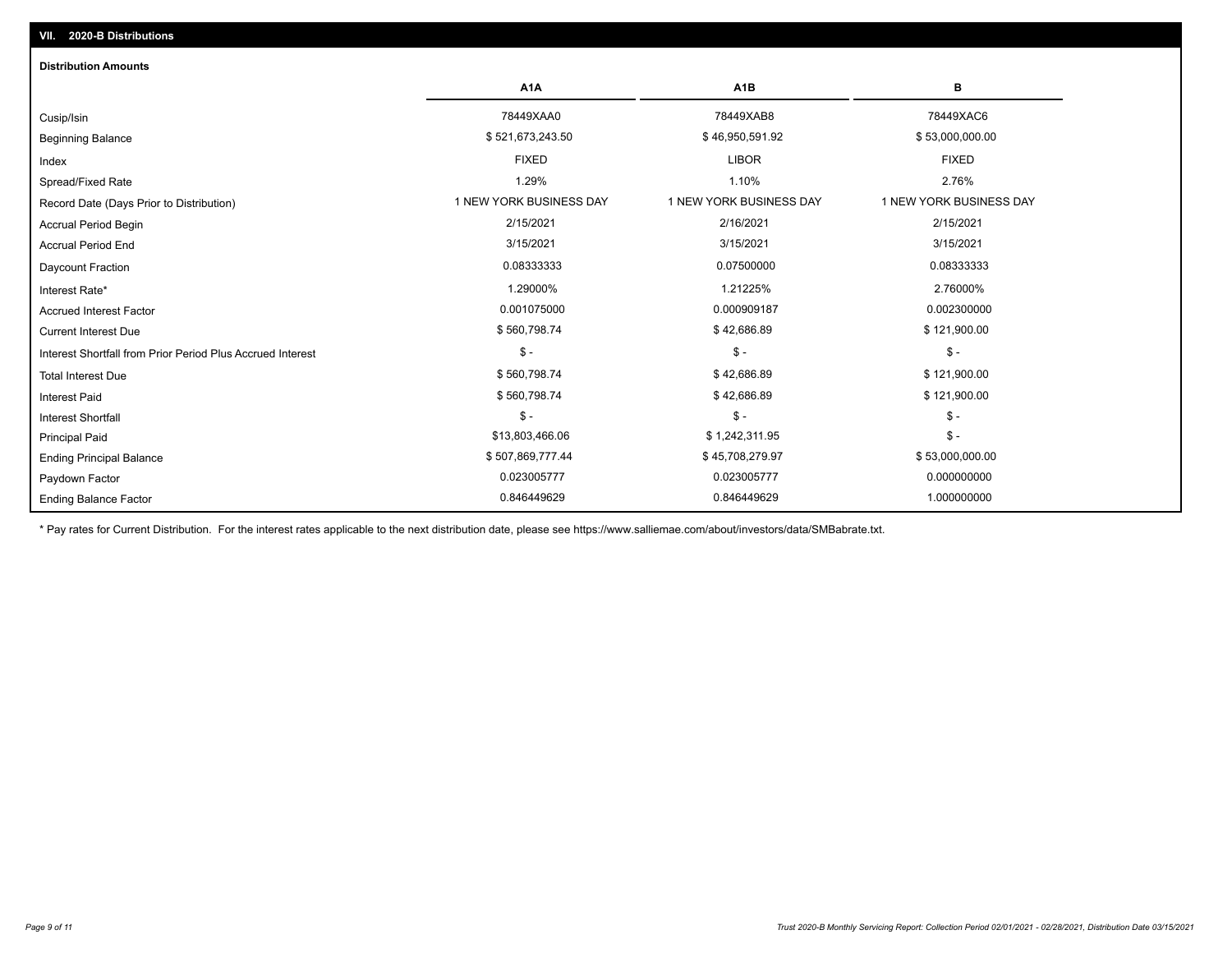#### **Since Issued Total CPR**

$$
\text{total CPR} = 1 - \left(\frac{APB}{PPB}\right)^{\left(\frac{12}{MSC}\right)}
$$

APB = Actual period-end Pool Balance PPB = Projected period-end Pool Balance assuming no prepayments and no defaults Pool Balance = Sum(Principal Balance + Interest Accrued to Capitalize Balance) MSC = Months Since Cut-Off

 $\mathsf{I}$ J λ

#### **Since-Issued Total Constant Prepayment Rate (CPR)**

Since-Issued Total CPR measures prepayments, both voluntary and involuntary, for a trust student loan pool over the life of a transaction. For each trust distribution, the actual month-end pool balance is compared against a month-end pool balance originally projected at issuance assuming no prepayments and defaults. For purposes of Since- Issued Total CPR calculations, projected period end pool balance assumes in-school status loans have up to a six month grace period before moving to repayment, grace status loans remain in grace status until their status end date and then to move to full principal and interest repayment, loans subject to interim interest or fixed payments during their in-school and grace period continue paying interim interest or fixed payments until full